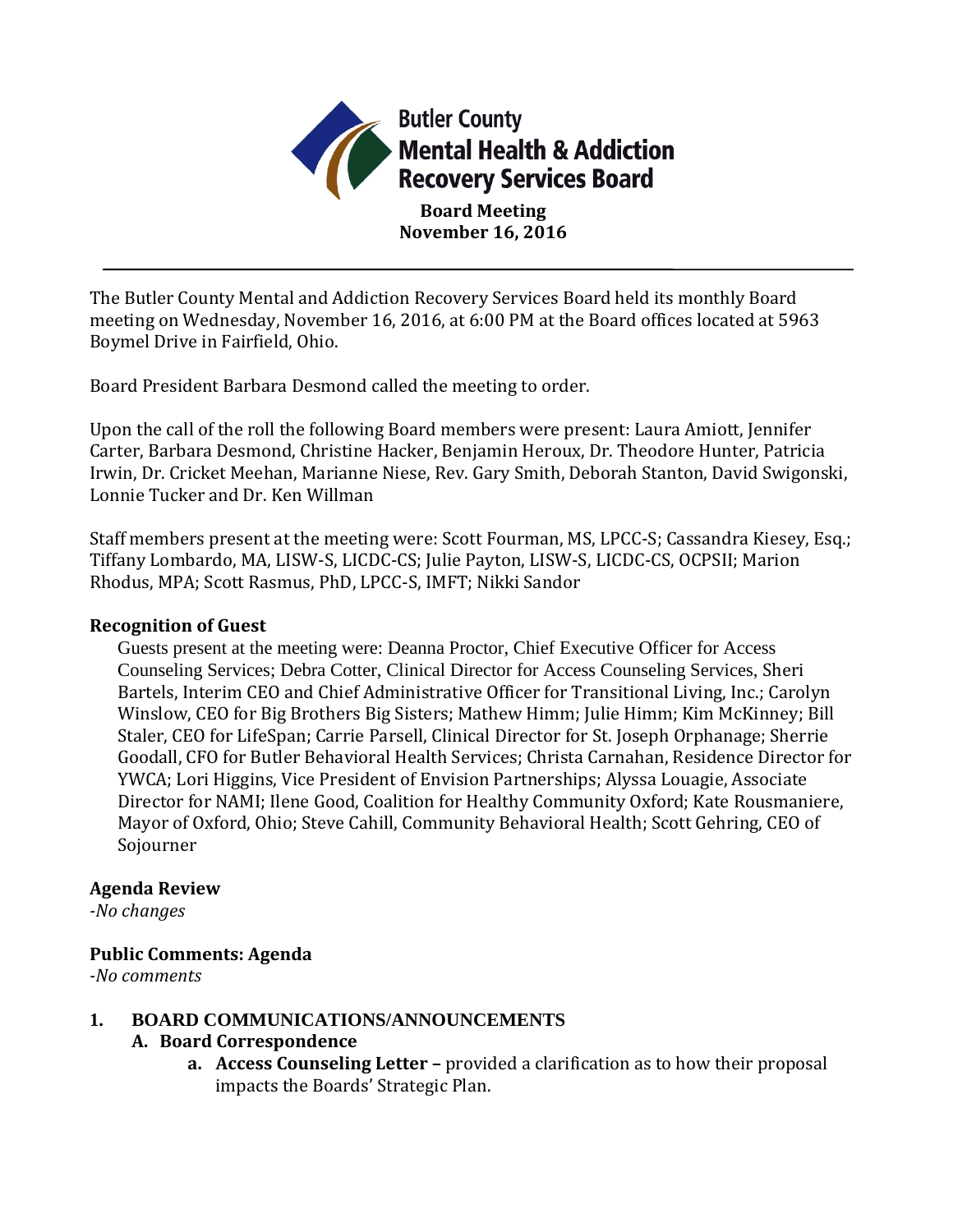**b. Butler Behavioral Health Services -** informed the Board that the current CEO, Kimball Stricklin, will be retiring effective January 1, 2017 and Randy Allman will become the new CEO.

#### **B. Director Report**

Dr. Rasmus presented an Executive Director report and provided an overview of the following topics:

- **a.** Online Article: The Two-Way Breaking News from NPR In Ballot Measures, Pot Making Strides
- **b.** Board Training
- **c.** BH Redesign Update and Diane Zucker Training
- **d.** 2016 County Levy Results
- **e.** Board Updates

## **2. MINUTES**

# **A. October Board Meeting Minutes, October Executive Committee Meeting Minutes, November Board Development Committee Meeting Minutes and November Mental Health Committee Meeting Minutes**

*Dr. Hunter motioned to approve the October Board Meeting Minutes, October Executive Committee Meeting Minutes, November Board Development Committee Meeting Minutes and November Mental Health Committee Meeting Minutes***.** *Ms. Stanton seconded the motion. The vote carried the motion.*

## **3. MENTAL HEALTH COMMITTEE**

Ms. Hacker provided an overview of the Mental Health Committee meeting that was held on November 9, 2016.

## **A. Old Business**

- 1. Update on the Mental Health meta-Analysis
- 2. Continuum of Care Peer Specialist Training Status
- 3. BH Redesign Update and Training
- 4. Board Financial Forecasts

## **B. New Business**

- 1. Culture of Quality Audit Results
- 2. Strategic Plan QI Section
- 3. Stepping UP Initiative
- 4. Transportation Issue Committee Focus for FY17 Update
- 5. City of Hamilton's Empowerment Weekend October 28-30
- 6. State Hospital Update

## **4. NEW BUSINESS**

# **A. Board Vice President Vote**

The Board members voted to elect Wayne Mays as the Vice President of the Board.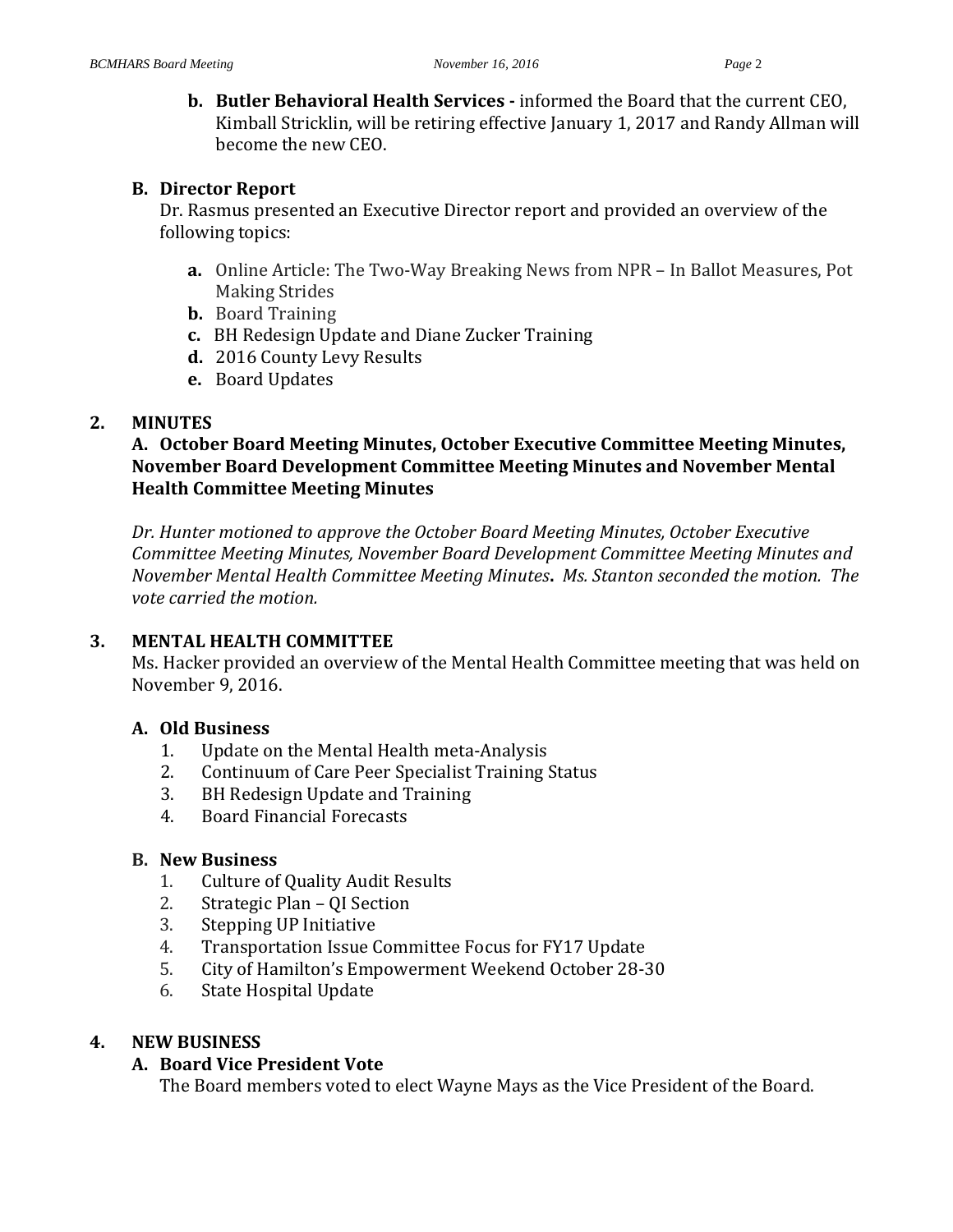*Ms. Desmond motioned to approve Wayne Mays as the new Board Vice President. Mr. Heroux seconded the motion. The vote carried the motion.*

#### **B. August Financial Report**

Mr. Rhodus provided an overview of the August financial reports which showed that with 17% of the fiscal year expired we have received 5% in revenues and have used 17% of board administration funds.

*Ms. Amiott motioned to approve the August Financial Report. Ms. Stanton seconded the motion. The vote carried the motion.*

#### **C. Budget Revisions**

In the October Board meeting four budget increases were approved on the yellow sheet. The allocation increases have now been translated into budget revisions for Community Behavioral Health, Butler Behavioral Health Services, Envision Partnerships and Butler County Commissioners/Sheriff Office.

*Dr. Willman motioned to approve the Budget Revisions for Community Behavioral Health, Butler Behavioral Health, Envision Partnerships and Butler County Commissioners/Sheriff's Office. Mr. Tucker seconded the motion. The vote carried the motion.*

#### **D. Four Season Environmental Inc. Contract**

The Four Season Environmental Inc. contract is in the amount of \$3,428 for 2017 to cover the cost of HVAC maintenance at the Fair Ave property.

*Mr. Swigonski motioned to approve the Four Season Environmental Inc. contract in the amount of \$3,428. Ms. Hacker seconded the motion. The vote carried the motion.*

## **E. NAMI Contract**

The NAMI Sub-Lease agreement is in the amount of \$100 a month for two offices and the use of the copy machine. The duration of the sub-lease is for 6 months from January 1, 2017 through June 30, 2016.

*Ms. Amiott motioned to approve the NAMI Sublease contract. Ms. Stanton seconded the motion. The vote carried the motion.*

## **F. MOU with ODMHAS**

The MOU with ODMHAS for the Addiction Treatment Program (ATP) is a partnership with the Butler County Common Pleas Court, Community Behavioral Health and BC MHARS Board in the amount of up to \$314,000. This project will provide WRAP Around Services for individuals that are participating in the Butler County Drug Court Common Pleas program.

*Dr. Hunter motioned to approve the MOU with ODMHAS. Ms. Stanton seconded the motion. The vote carried the motion.*